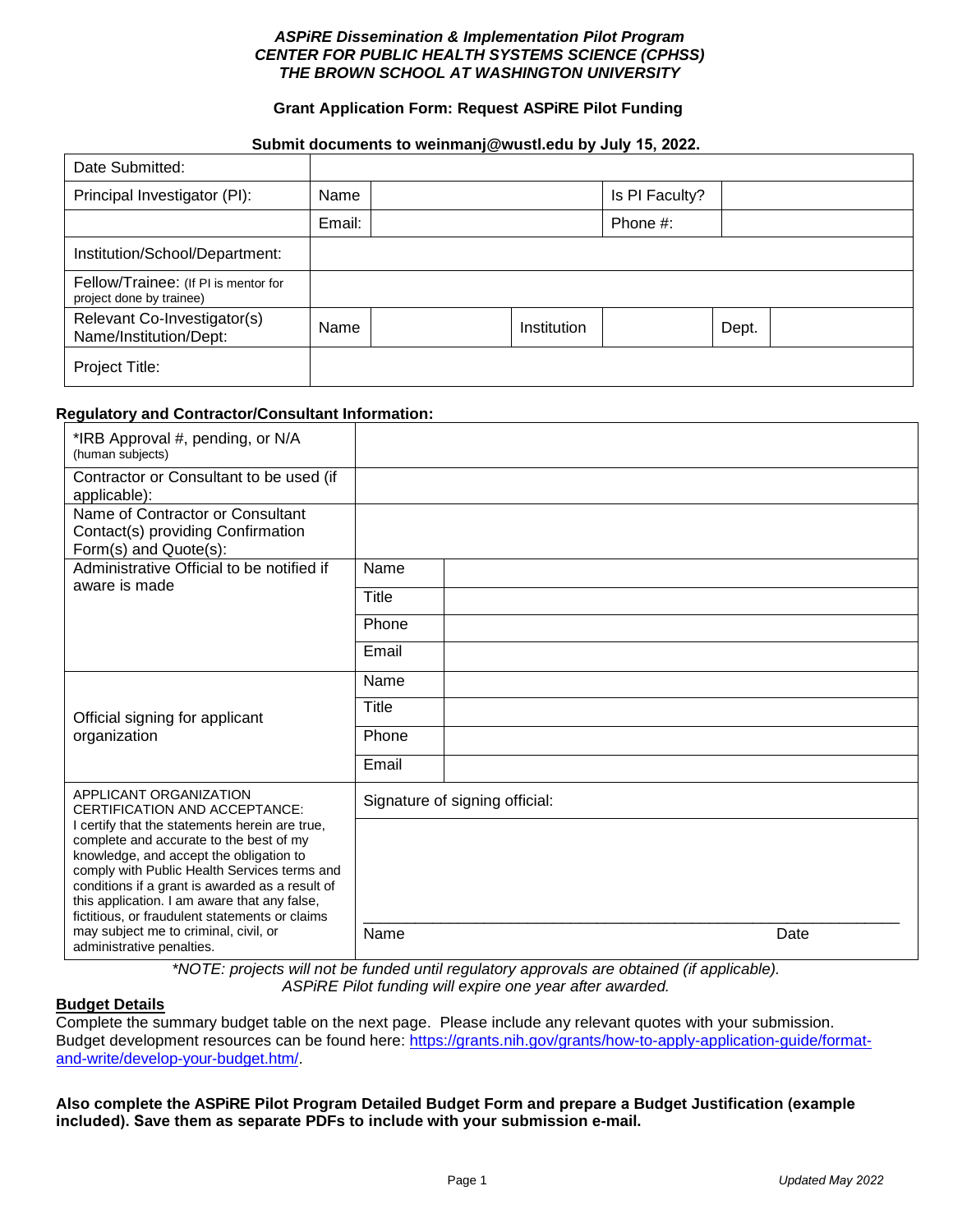| Principal Investigator (Last, First, Middle):                                        |                           |                                       |                                |                                   |                                  |    |                |  |
|--------------------------------------------------------------------------------------|---------------------------|---------------------------------------|--------------------------------|-----------------------------------|----------------------------------|----|----------------|--|
| <b>FROM</b><br>REVIEWER SUMMARY BUDGET FOR BUDGET PERIOD<br><b>DIRECT COSTS ONLY</b> |                           |                                       |                                |                                   |                                  |    | <b>THROUGH</b> |  |
|                                                                                      |                           | 10/01/2022<br>DOLLAR AMOUNT REQUESTED |                                |                                   | 09/30/2023                       |    |                |  |
| PERSONNEL                                                                            | $\%$                      |                                       |                                |                                   |                                  |    |                |  |
| <b>NAME</b>                                                                          | ROLE ON<br><b>PROJECT</b> | <b>EFFORT</b><br>ON<br>PROJ.          | INST.<br><b>BASE</b><br>SALARY | <b>SALARY</b><br><b>REQUESTED</b> | <b>FRINGE</b><br><b>BENEFITS</b> |    | <b>TOTAL</b>   |  |
|                                                                                      | Principal<br>Investigator |                                       |                                |                                   |                                  |    |                |  |
|                                                                                      |                           |                                       |                                |                                   |                                  |    |                |  |
|                                                                                      |                           |                                       |                                |                                   |                                  |    |                |  |
|                                                                                      |                           |                                       |                                |                                   |                                  |    |                |  |
|                                                                                      |                           |                                       |                                |                                   |                                  |    |                |  |
| <b>SUBTOTALS</b>                                                                     |                           |                                       |                                |                                   |                                  |    |                |  |
| CONSULTANT COSTS                                                                     |                           |                                       |                                |                                   |                                  |    |                |  |
| EQUIPMENT (Itemize)                                                                  |                           |                                       |                                |                                   |                                  |    |                |  |
| SUPPLIES (Itemize by category)                                                       |                           |                                       |                                |                                   |                                  |    |                |  |
| <b>TRAVEL</b>                                                                        |                           |                                       |                                |                                   |                                  |    |                |  |
| OTHER EXPENSES (Itemize by category)                                                 |                           |                                       |                                |                                   |                                  |    |                |  |
| <b>TOTAL DIRECT COSTS</b>                                                            |                           |                                       |                                |                                   |                                  | \$ |                |  |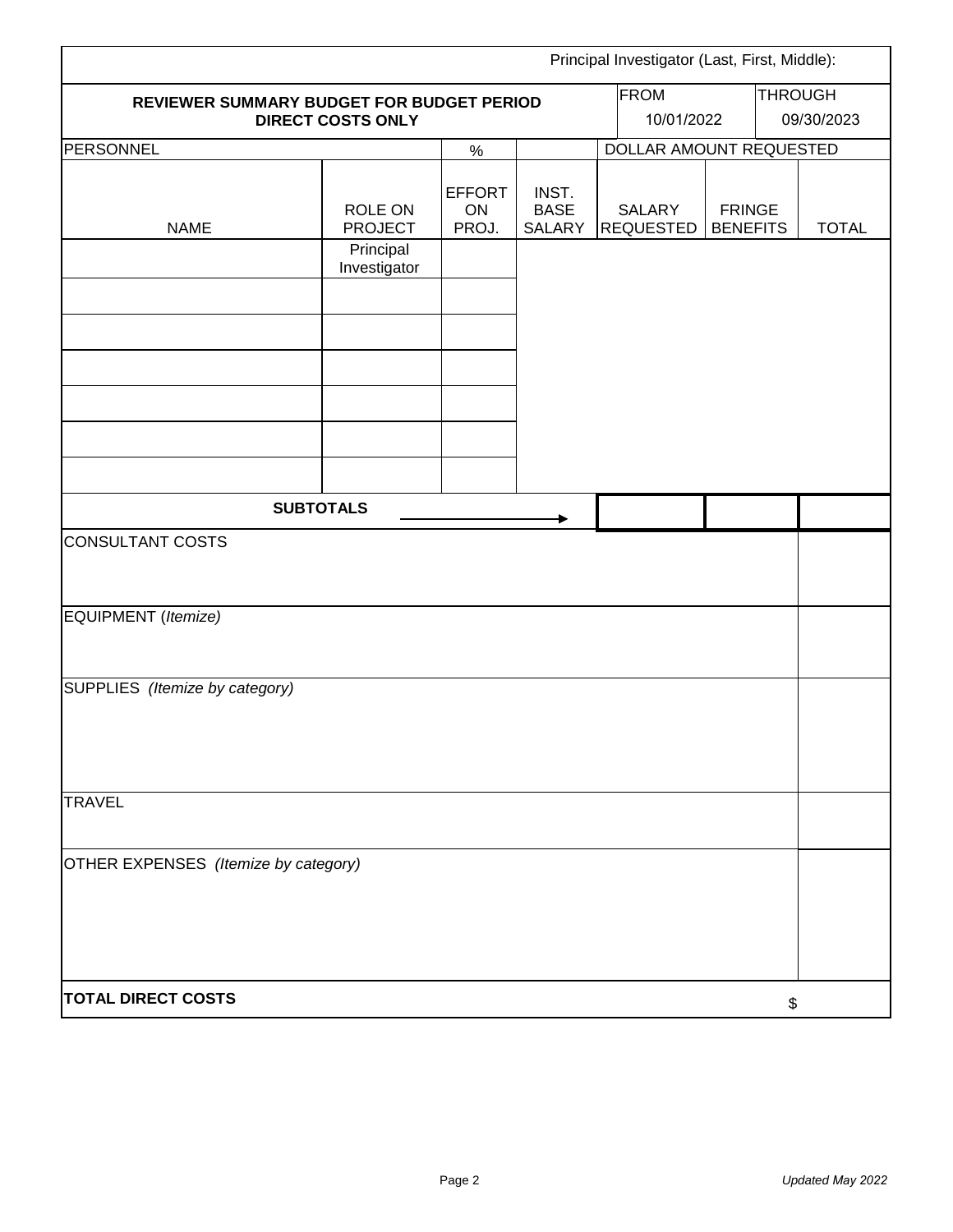| PI Request Justification                                                                                                                                            |
|---------------------------------------------------------------------------------------------------------------------------------------------------------------------|
| MENTOR SUBMITTING AS PRINCIPAL INVESTIGATOR FOR RESEARCH FELLOW/TRAINEE PROJECT<br>1.                                                                               |
| If this project will be conducted by a research fellow/trainee identified on the first page of this application, briefly<br>describe the circumstance, or note N/A. |
| 2. RESEARCH THEMES (check all that apply)<br>Policy dissemination research                                                                                          |
|                                                                                                                                                                     |
| Evidence-based policy development                                                                                                                                   |
| Policy implementation research                                                                                                                                      |
| Policy innovation                                                                                                                                                   |
| Evidence dissemination                                                                                                                                              |
| 3. ABSTRACT (250 words or less)                                                                                                                                     |
|                                                                                                                                                                     |
|                                                                                                                                                                     |
|                                                                                                                                                                     |
|                                                                                                                                                                     |
|                                                                                                                                                                     |
|                                                                                                                                                                     |
|                                                                                                                                                                     |
|                                                                                                                                                                     |
|                                                                                                                                                                     |
|                                                                                                                                                                     |
|                                                                                                                                                                     |
|                                                                                                                                                                     |
|                                                                                                                                                                     |
|                                                                                                                                                                     |
|                                                                                                                                                                     |
|                                                                                                                                                                     |
|                                                                                                                                                                     |
|                                                                                                                                                                     |
|                                                                                                                                                                     |
|                                                                                                                                                                     |
|                                                                                                                                                                     |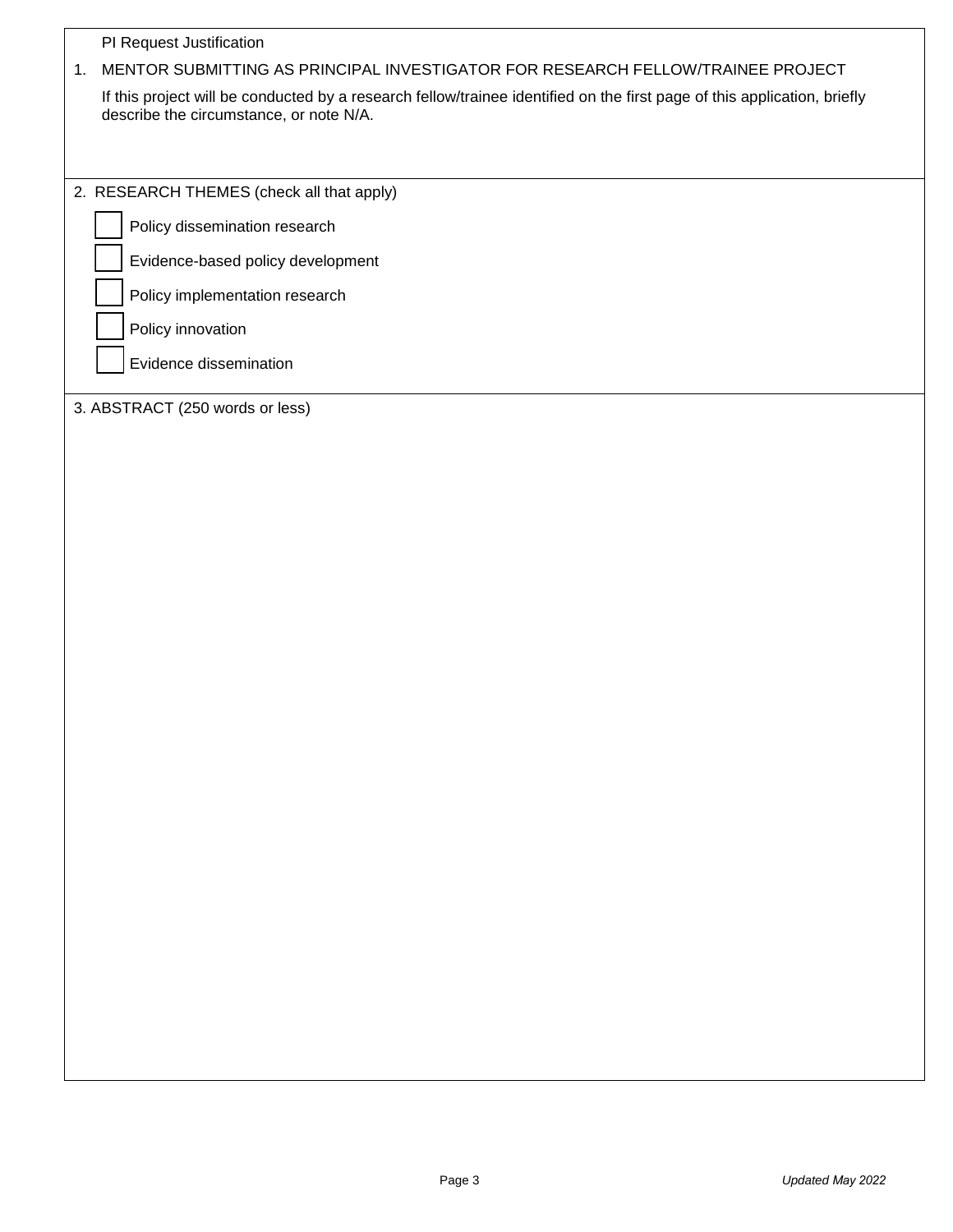4. RESEARCH PLAN. PLEASE PROVIDE: (3 pages max)

- **A.** Specific Aims
- **B.** Background and significance
- **C.** Study approach including, design and methods
- **D.** Next Stage Funding
- **E.** Timeline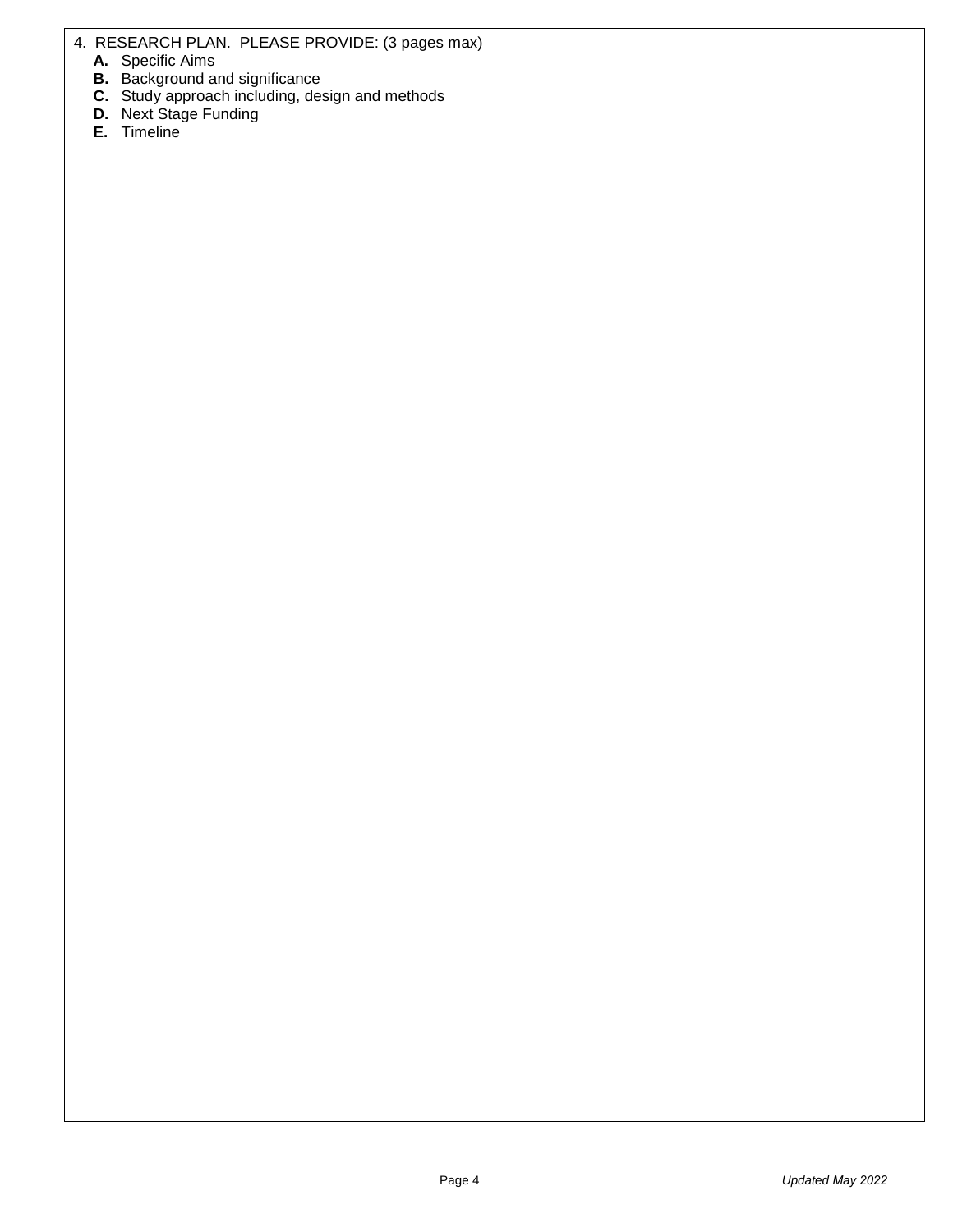5. BIBLIOGRAPHY AND REFERENCES CITED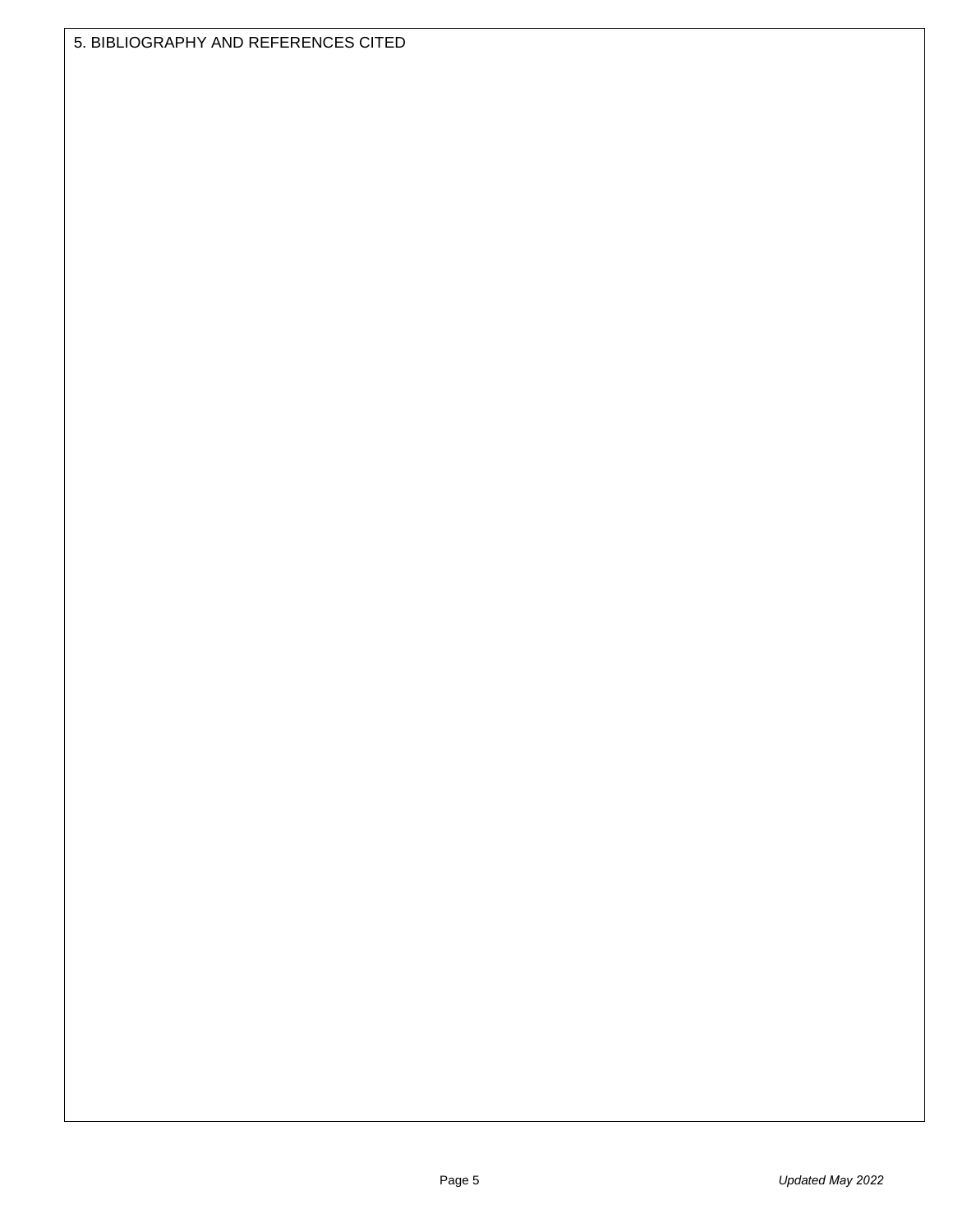6. PROTECTION OF HUMAN SUBJECTS (if applicable):